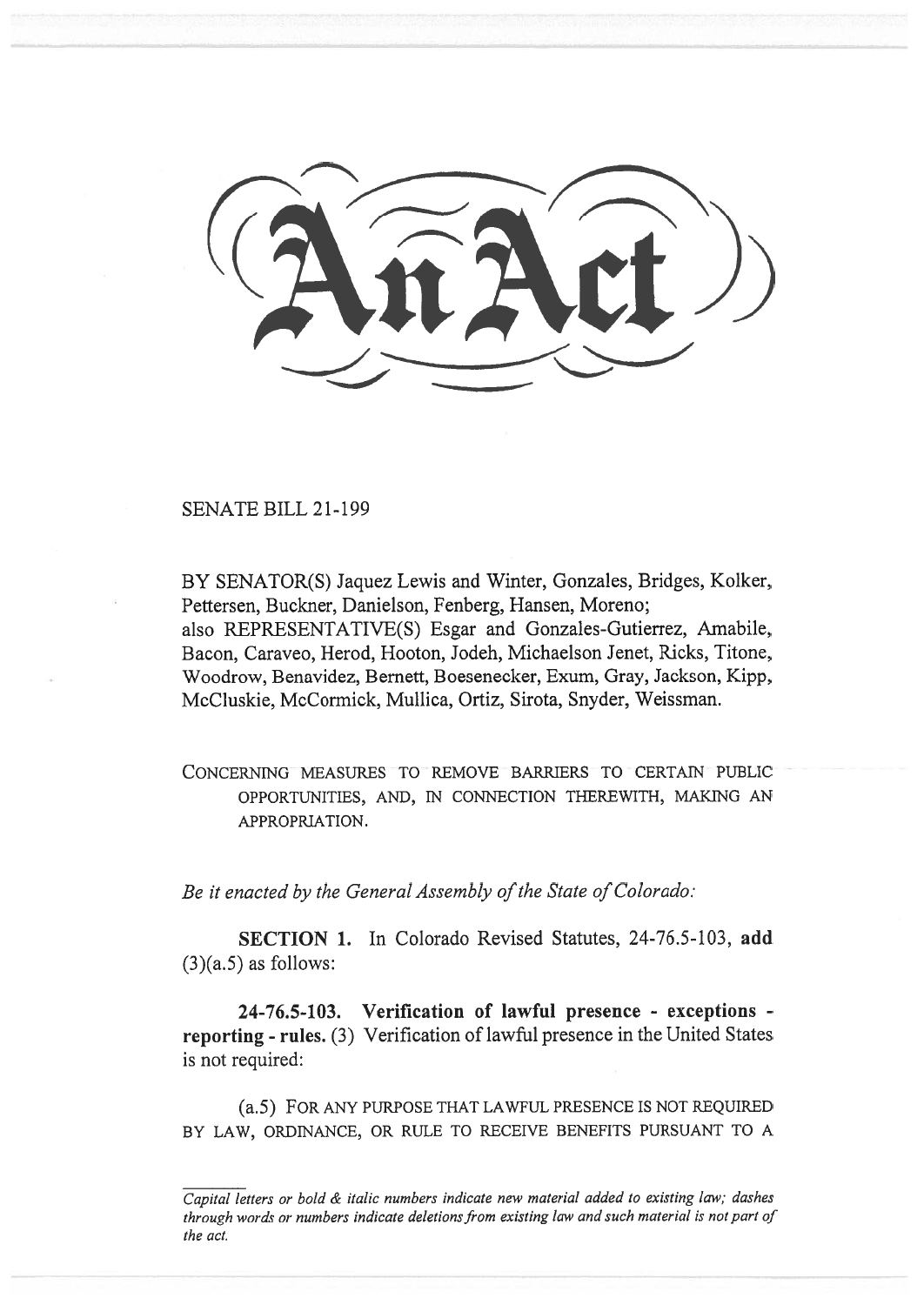#### FEDERAL STIMULUS LAW OR RULE;

# SECTION 2. In Colorado Revised Statutes, repeal and reenact, with amendments, article 76.5 of title 24 as follows: ARTICLE 76.5 Access to Public Benefits

24-76.5-101. Legislative declaration. (1) THE GENERAL ASSEMBLY FINDS AND DECLARES THAT:

(a) PEOPLE WHO IMMIGRATED TO THE UNITED STATES AND LIVE IN COLORADO ARE ESSENTIAL MEMBERS OF OUR COMMUNITIES;

(b) EVERY DAY, THE STATE BENEFITS FROM THE CONTRIBUTIONS OF UNDOCUMENTED IMMIGRANTS TO OUR SOCIETY. IMMIGRANTS HOLD JOBS THAT ARE CRITICAL TO OUR ECONOMY AND COMMUNITIES, AND IN SOME INDUSTRIES COMPRISE MORE THAN ONE-THIRD OF THE WORKFORCE. IMMIGRANTS MAKE OUR TOURISM INDUSTRY RUN; BUILD OUR BUILDINGS; LAY OUR ROADS; PROVIDE IN-HOME CARE TO OUR SENIORS, CHILDREN, AND PEOPLE WITH DISABILITIES; BRING FOOD TO OUR TABLES; AND BRING FOOD TO OUR DOORSTEPS.

(c) IMMIGRANTS COMPRISE OVER NINE PERCENT OF COLORADO'S POPULATION AND CONTRIBUTE TO THE ECONOMY THROUGH THE LABOR FORCE AND AS CONSUMERS AND TAXPAYERS. IN 2019, IMMIGRANTS IN COLORADO PAID ALMOST SIX BILLION DOLLARS IN LOCAL, STATE, AND FEDERAL TAXES. IN COLORADO, UNDOCUMENTED IMMIGRANTS PAY NEARLY TWO HUNDRED SEVENTY-FIVE MILLION DOLLARS IN FEDERAL TAXES AND MORE THAN ONE HUNDRED FIFTY MILLION DOLLARS IN STATE AND LOCAL TAXES ANNUALLY.

(d) THESE HARDWORKING COLORADANS ARE DIVERSE AND ARE OFTEN A PART OF A MIXED-STATUS FAMILY. IN COLORADO:

(I) THE ESTIMATED POPULATION OF UNDOCUMENTED IMMIGRANTS IS ONE HUNDRED SIXTY-TWO THOUSAND, AND THIS NUMBER REPRESENTS APPROXIMATELY EIGHT PERCENT OF CHILDREN UNDER SIXTEEN YEARS OF AGE;

(II) ADDITIONALLY, AN ESTIMATED TWO HUNDRED SEVENTY-SIX

PAGE 2-SENATE BILL 21-199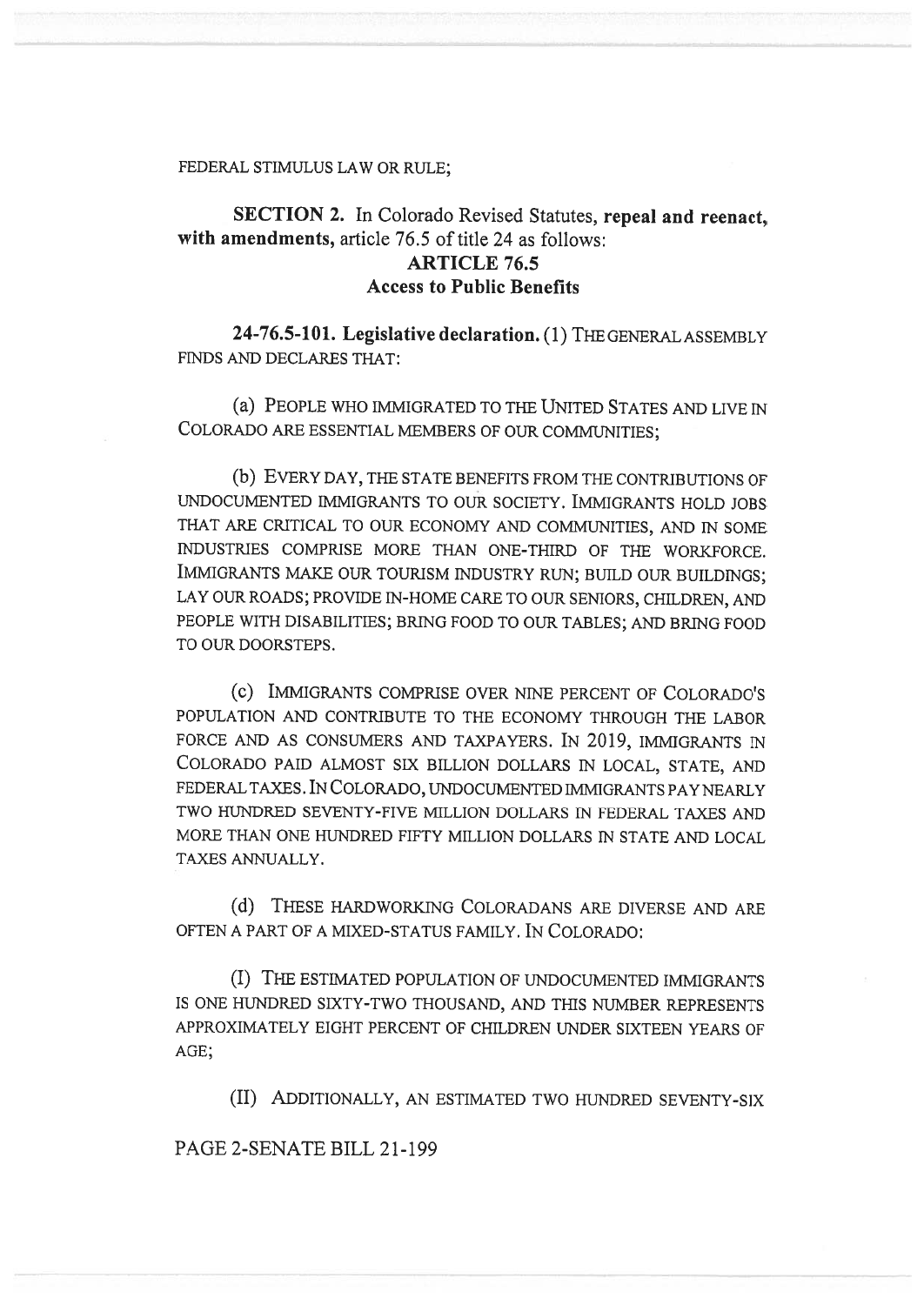THOUSAND FIVE HUNDRED EIGHTY-NINE COLORADANS LIVE WITH A FAMILY MEMBER WHO IS AN UNDOCUMENTED IMMIGRANT, INCLUDING ONE HUNDRED THIRTY THOUSAND NINE HUNDRED FIFTY-EIGHT CHILDREN; AND

(III) CHILDREN FROM IMMIGRANT FAMILIES ARE DISPROPORTIONATELY MORE LIKELY TO BE FROM A LOW-INCOME HOUSEHOLD.

(e) THE 2006 SPECIAL LEGISLATIVE SESSION FACILITATED THE PASSAGE OF ANTI-IMMIGRANT LEGISLATION THAT LEFT BEHIND IMMIGRANT FAMILIES, CITIZEN FAMILIES EXPERIENCING HOMELESSNESS, AND PERSONS FLEEING FROM DOMESTIC VIOLENCE WITHOUT THE NECESSARY PUBLIC BENEFITS, INCLUDING PROFESSIONAL AND OCCUPATIONAL LICENSES. BECAUSE OF THESE POLICIES, STATE AND LOCAL AGENCIES BELIEVED THAT THEY WERE REQUIRED TO VERIFY THE LAWFUL PRESENCE OF APPLICANTS FOR PUBLIC BENEFITS, INCLUDING PROFESSIONAL, OCCUPATIONAL, AND COMMERCIAL LICENSES, ABOVE AND BEYOND WHAT IS REQUIRED IN FEDERAL LAW.

(f) UNDOCUMENTED IMMIGRANTS WHO DO NOT HAVE THE REQUIRED DOCUMENTS TO ESTABLISH LAWFUL PRESENCE ARE PREVENTED IN MANY CIRCUMSTANCES FROM APPLYING FOR SUCH LICENSES, WHICH, IN TURN, PREVENTS THESE PERSONS FROM FULLY PARTICIPATING IN COLORADO'S ECONOMY AND ACCESSING STATE AND LOCAL PUBLIC BENEFITS, INCLUDING LOANS; GRANTS; CONTRACTS; PROGRAMS THAT ADDRESS FOOD, HOUSING, AND ENERGY; AND OTHER BENEFITS.

(g) UNDOCUMENTED IMMIGRANTS ARE INELIGIBLE FOR MOST FEDERAL BENEFITS AND WERE EXCLUDED FROM RECEIVING FEDERAL STIMULUS MONEY PROVIDED IN THE FEDERAL "CARES ACT" PUB.L. 116-136, 134 STAT. 281 (2020), AS AMENDED. LOCAL COMMUNITIES WERE RESTRICTED FROM PROVIDING THEIR RESIDENTS WITH CRUCIAL RELIEF DURING THE COVID-19 PANDEMIC BECAUSE OF THESE ANTI-IMMIGRANT LAWS.

(h) IN 2018, VARIOUS INDUSTRIES INCLUDING CHILD CARE, AGRICULTURE, HEALTH CARE, K-12 EDUCATION, AND TRANSPORTATION AVERAGED BETWEEN ONE AND TWO AND ONE-HALF JOB OPENINGS PER EVERY UNEMPLOYED WORKER, DEMONSTRATING A HIGH NEED FOR A LARGER LABOR POOL AND WORKFORCE THAT CAN FILL THESE GAPS THROUGH

## PAGE 3-SENATE BILL 21-199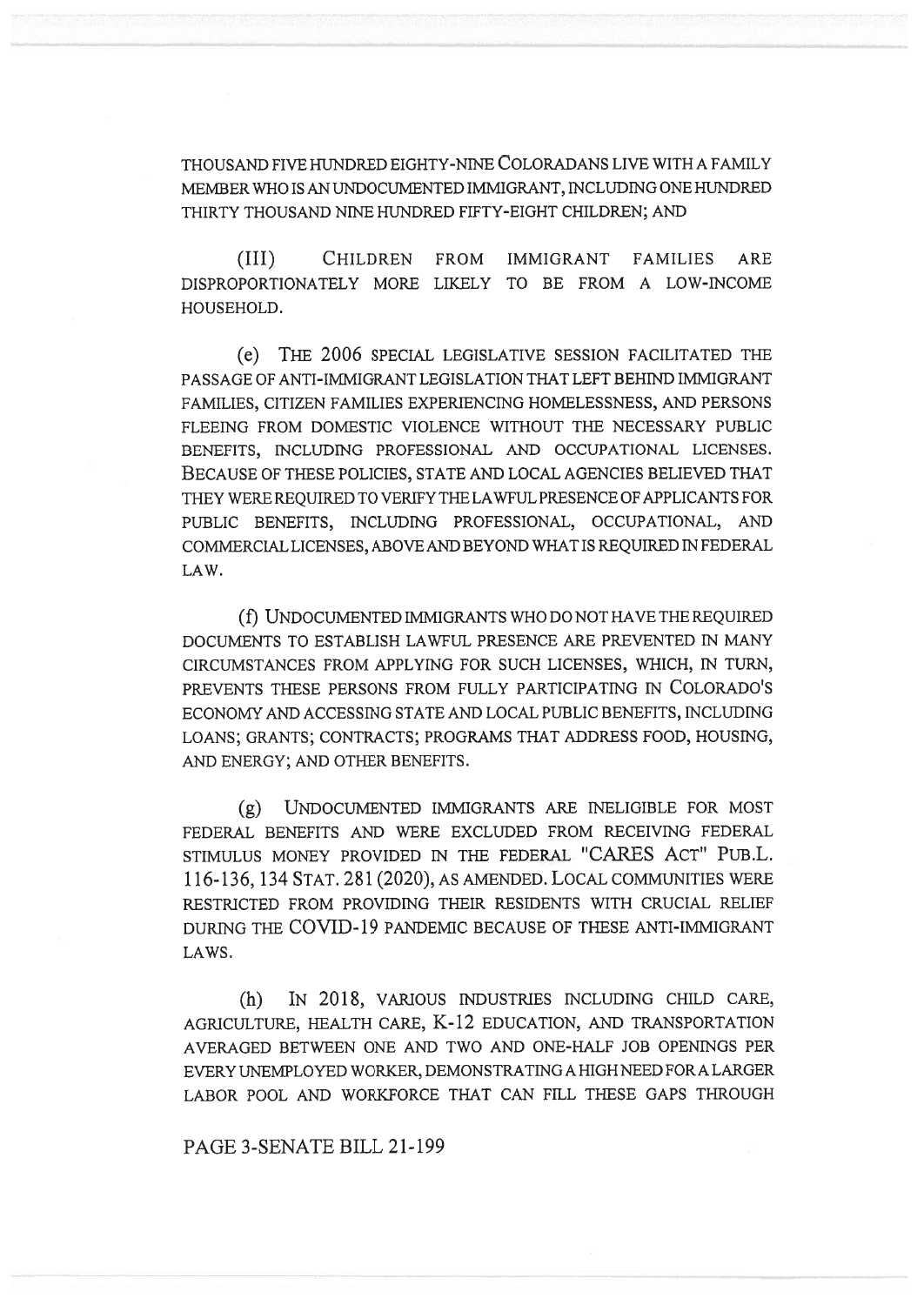### CONTRACTING AND SMALL BUSINESS DEVELOPMENT; AND

(i) PROTECTING THE WELL-BEING OF THESE MEMBERS OF OUR COMMUNITIES AND FACILITATING THEIR ACCESS TO IMPORTANT PUBLIC BENEFITS AND OPPORTUNITIES, PARTICULARLY DURING A GLOBAL HEALTH CRISIS, MAKES OUR COMMUNITIES HEALTHIER, STRONGER, AND MORE PROSPEROUS.

(2) THEREFORE, THE GENERAL ASSEMBLY DECLARES IT IS THE PUBLIC POLICY OF THE STATE OF COLORADO THAT WE ENSURE THAT OUR STATE-FUNDED PROGRAMS ARE NOT DENIED TO PEOPLE BASED ON THEIR IMMIGRATION STATUS.

(3) THIS ARTICLE 76.5 DOES NOT AFFECT FEDERAL PUBLIC BENEFITS. IN THE EVENT A PROVISION OF THIS ARTICLE 76.5 CONFLICTS WITH FEDERAL LAW, FEDERAL LAW CONTROLS. FURTHERMORE, WHILE ARTICLE 76.5 DOES NOT REQUIRE LAWFUL PRESENCE FOR LOCAL PUBLIC BENEFITS, IT DOES NOT DIMINISH ANY AUTHORITY A LOCAL GOVERNMENT MAY HAVE TO BUDGET TO MEET THE NEEDS OF ITS RESIDENTS.

24-76.5-102. Definition. AS USED IN THIS ARTICLE 76.5, UNLESS THE CONTEXT OTHERWISE REQUIRES, "STATE OR LOCAL PUBLIC BENEFITS" SHALL HAVE THE SAME MEANING AS PROVIDED IN 8 U.S.C. SEC. 1621.

24-76.5-103. Lawful presence consideration prohibited. NOTWITHSTANDING ANY LAW TO THE CONTRARY, PURSUANT TO 8 U.S.C. SEC. 1621 (d), ON OR AFTER JULY 1, 2022, LAWFUL PRESENCE IS NOT A REQUIREMENT OF ELIGIBILITY FOR STATE OR LOCAL PUBLIC BENEFITS, AS THOSE STATE OR LOCAL PUBLIC BENEFITS ARE DISTRIBUTED BY ANY STATE AGENCY, POLITICAL SUBDIVISION AS DEFINED BY SECTION 29-1-202 (2), OR HOME RULE MUNICIPALITY.

SECTION 3. In Colorado Revised Statutes, 22-60.5-119, amend (1) as follows:

22-60.5-119. Applications for licenses - authority to suspend licenses - rules. (1) Every application by an individual for a license issued by the department of education or any authorized agent of such department shall require the applicant's name AND address, and EITHER THE APPLICANT'S social security number, THE APPLICANT'S INDIVIDUAL TAXPAYER

PAGE 4-SENATE BILL 21-199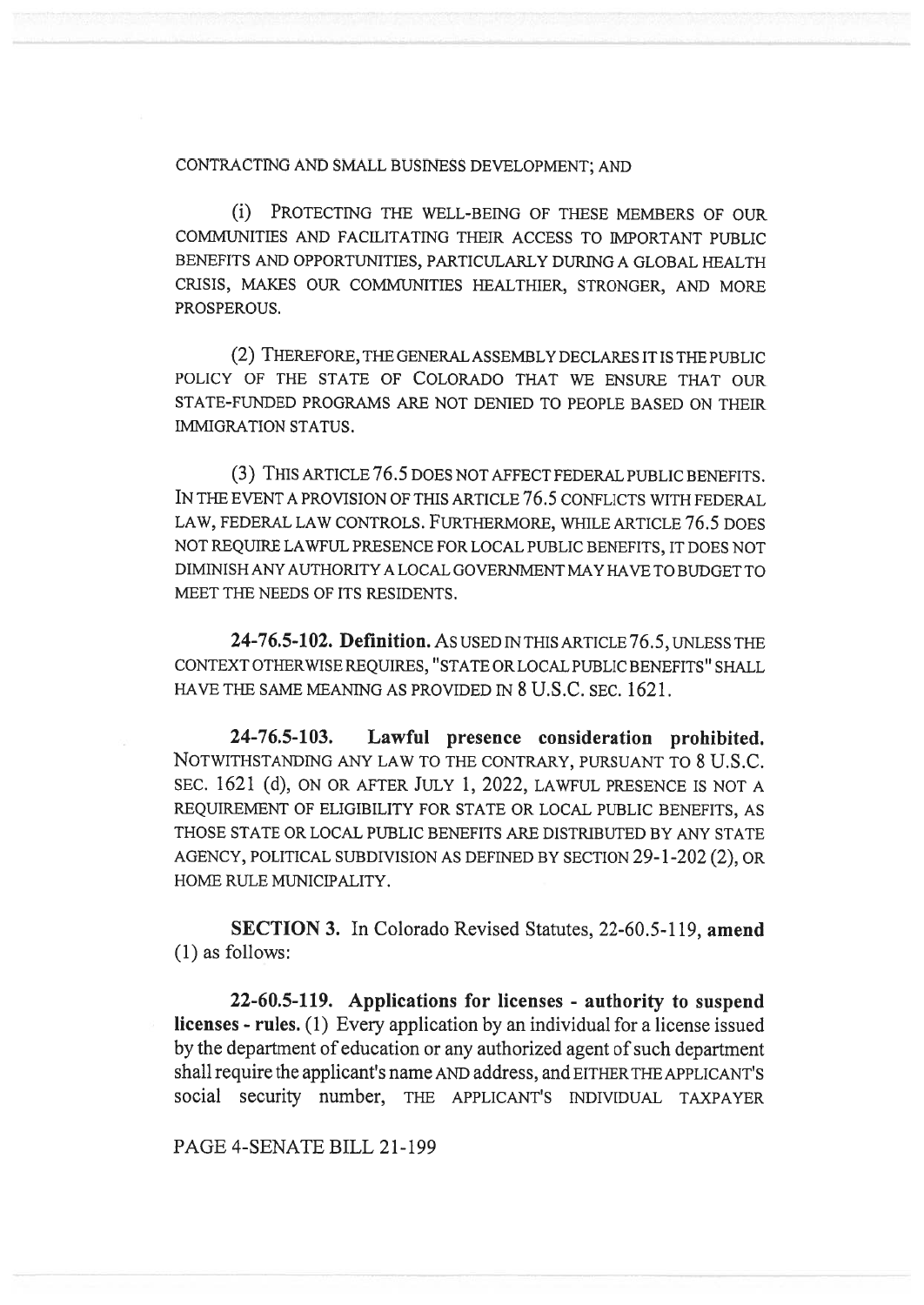IDENTIFICATION NUMBER, OR ANOTHER DOCUMENT VERIFYING THE APPLICANT'S IDENTITY AS DETERMINED BY THE STATE BOARD OF EDUCATION.

SECTION 4. In Colorado Revised Statutes, 24-34-107, amend  $(1)(a)$ ; and **repeal**  $(1)(b)$  as follows:

24-34-107. Applications for licenses - authority to suspend licenses - rules.  $(1)$  (a) Every application by an individual for a license issued pursuant to the authority set forth in titles 10, 11, and 12  $C.R.S.,$  by any division, board, or agency of the department of regulatory agencies shall require REQUIRES the applicant's name, address, and social security number. Subject to the exemptions found in 8 U.S.C. sec. 1621 (c)(2), to the extent that any such license constitutes a professional license or commercial license regulated by 8 U.S.C. sec. 1621, such division, board, or agency may issue or renew any such license to an individual only if the individual is lawfully present in the United States, and shall immediately deny any such license or renewal thereof upon determining that the individual is unlawfully present in the United States. The individual shall prove his or her identity with a secure and verifiable document, as that term is defined in section 24-72.1-102. The division, board, or agency shall not sell or utilize for any purpose other than those specified in law the information contained in the secure and verifiable document, and shall keep such information confidential unless disclosure is required by law; except that nothing in this paragraph (a) shall be construed to limit public access to records that are available for public inspection pursuant to article 72 of this title. IF THE APPLICANT DOES NOT HAVE A SOCIAL SECURITY NUMBER, THE DIVISION, BOARD, OR AGENCY SHALL REQUIRE THE APPLICANT'S INDIVIDUAL TAXPAYER IDENTIFICATION NUMBER, OR ANOTHER DOCUMENT VERIFYING THE APPLICANT'S IDENTITY, AS DETERMINED BY SUCH DIVISION, BOARD, OR AGENCY.

(b) For purposes of this subsection  $(1)$ , an individual is unlawfully present in the United States if the individual is an alien who is not:

(I) A qualified alien as defined in 8 U.S.C. sec. 1641;

(II) A nonimmigrant under the "Immigration and Nationality Act", federal Public Law 82-414, as amended; or

(III) An alien who is paroled into the United States under 8 U.S.C.

PAGE 5-SENATE BILL 21-199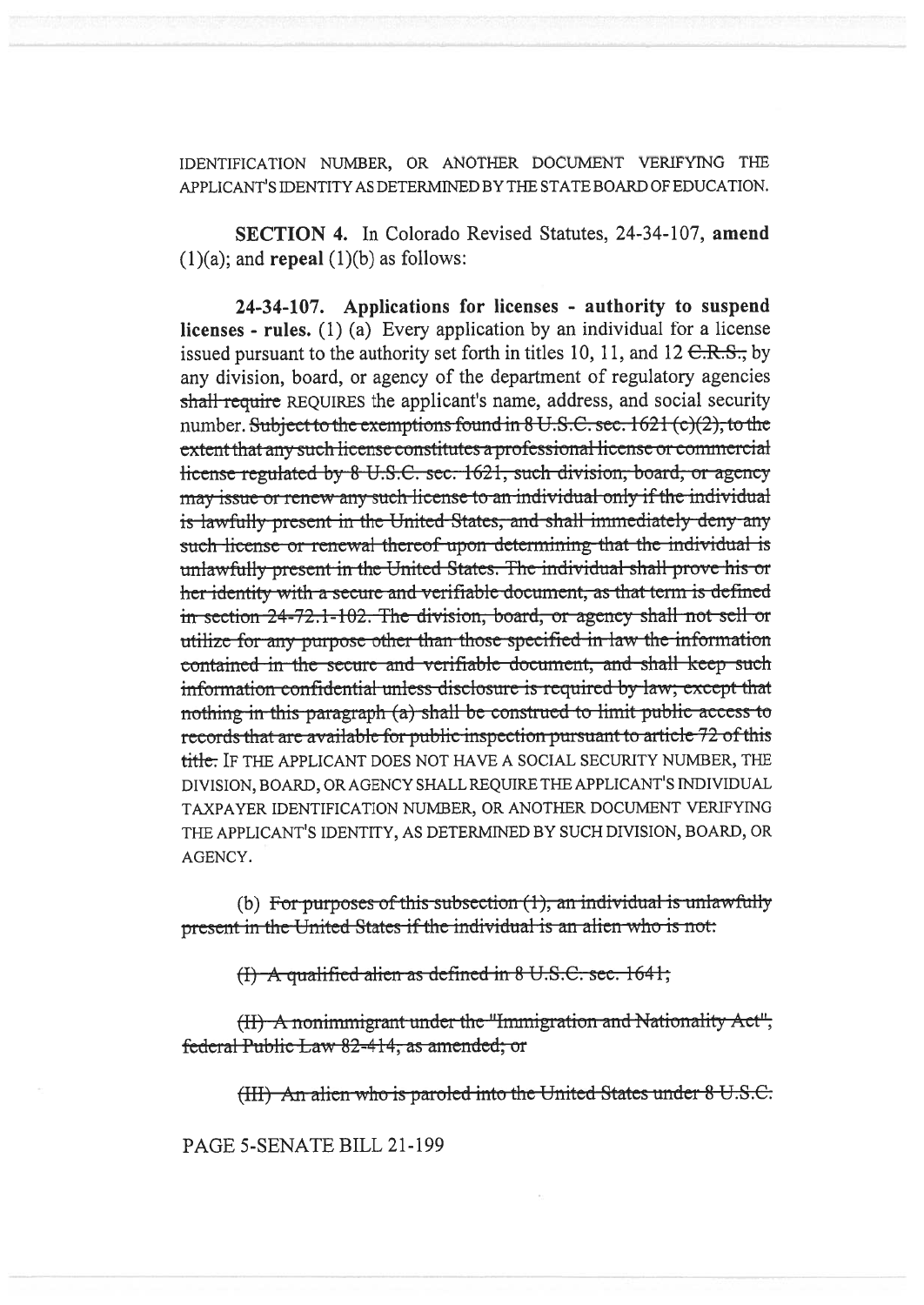### sec.  $1182$  (d)(5) for less than one year.

**SECTION 5.** In Colorado Revised Statutes, 30-15-401, repeal (10) as follows:

30-15-401. General regulations - definitions. (10)  $(a)$  Subject to the exemptions found in 8 U.S.C. sec.  $1621$  (c)(2), to the extent that a license; permit, certificate, or other authorization to conduct business issued by a county constitutes a professional license or commercial license regulated by 8 U.S.C. sec. 1621, a county may issue such authorization to an individual only if the individual is lawfully present in the United States. and shall immediately deny any such authorization or renewal thereof upon determining that the individual is unlawfully present in the United States. The individual shall prove his or her identity with a secure and verifiable document, as that term is defined in section 24-72.1-102, C.R.S. A county shall not sell or utilize for any purpose other than those specified in law the information contained in the secure and verifiable document, and shall keep such information confidential unless disclosure is required by law; except that nothing in this paragraph (a) shall be construed to limit public access to records that are available for public inspection pursuant to article 72 of title 24, C.R.S.

(b) For purposes of this subsection  $(10)$ , an individual is unlawfully present in the United States if the individual is an alien who is not:

 $(1)$  A qualified alien as defined in 8 U.S.C. sec. 1641;

(II) A nonimmigrant under the "Immigration and Nationality Act", federal Public Law 82-414, as amended; or

(III) An alien who is paroled into the United States under 8 U.S.C. sec.  $1182$  (d)(5) for less than one year.

(c) This subsection (10) shall be enforced without regard to race, religion, gender, ethnicity, or national origin.

**SECTION 6.** In Colorado Revised Statutes, 31-15-501, repeal (2) as follows:

31-15-501. Powers to regulate businesses. (2)  $(a)$  Subject to the

PAGE 6-SENATE BILL 21-199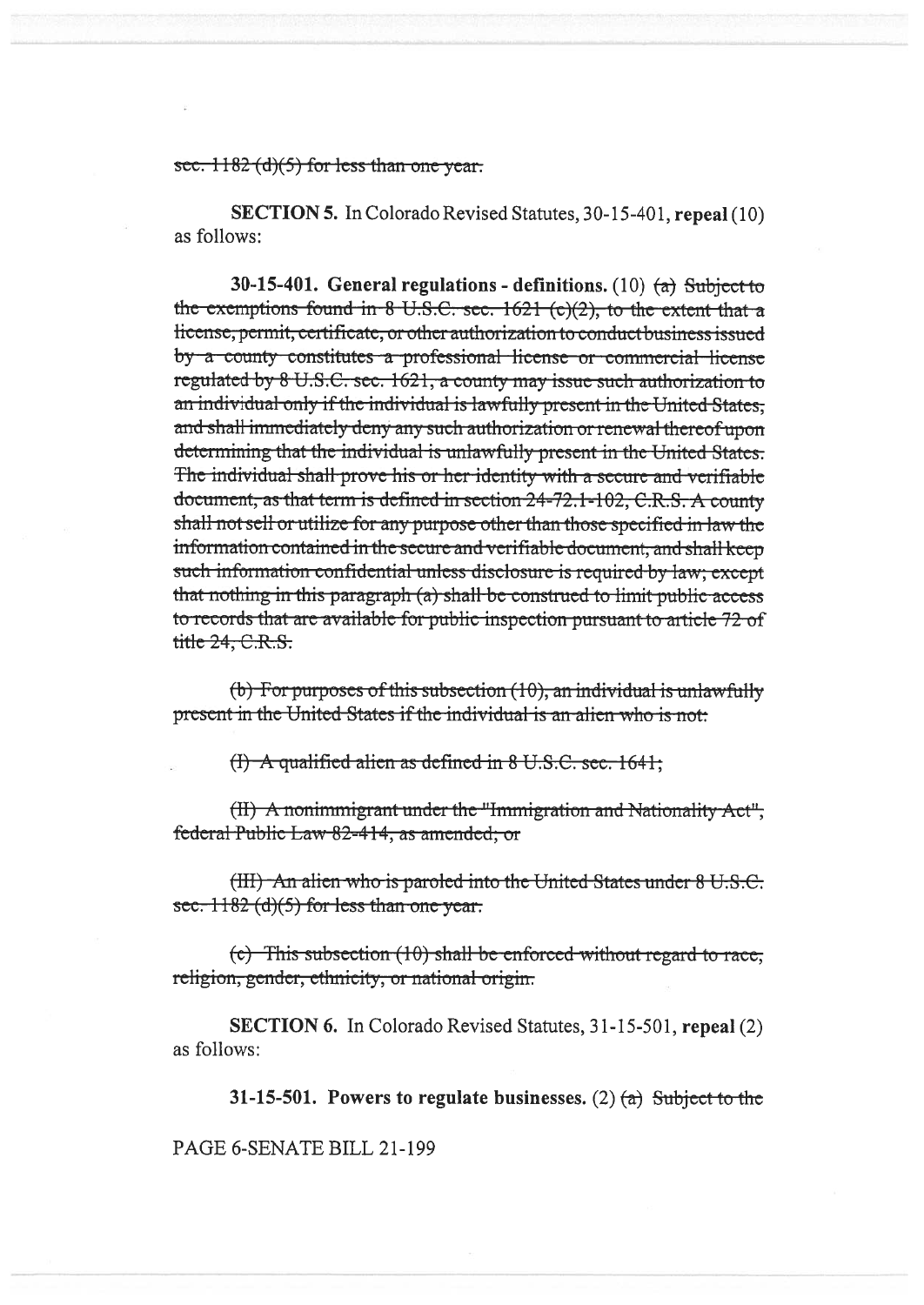exemptions found in 8 U.S.C. sec. 1621 (c)(2), to the extent that any license, permit, certificate, or other authorization to conduct business issued by a municipality constitutes a professional license or commercial license regulated by 8 U.S.C. sec. 1621, the governing body of a municipality may issue such authorization to an individual only if the individual is lawfully present in the United States, and shall immediately deny any such authorization or renewal thereof upon determining that the individual is unlawfully present in the United States. The individual shall prove his or her identity with a secure and verifiable document, as that term is defined in section 24-72.1-102, C.R.S. A municipality shall not sell or utilize for any purpose other than those specified in law the information contained in the secure and verifiable document, and shall keep such information confidential unless disclosure is required by law; except that nothing in this paragraph (a) shall be construed to limit public access to records that are available for public inspection pursuant to article 72 of title 24, C.R.S.

(b) For purposes of this subsection  $(2)$ , an individual is unlawfully present in the United States if the individual is an alien who is not:

 $(1)$  A qualified alien as defined in 8 U.S.C. sec. 1641;

(II) A nonimmigrant under the "Immigration and Nationality Act", federal Public Law 82-414, as amended; or

(HI) An alien who is paroled into the United States under 8 U.S.C. sec.  $1182$  (d)(5) for less than one year.

 $(c)$  This subsection (2) shall be enforced without regard to race; religion, gender, ethnicity, or national origin.

SECTION 7. In Colorado Revised Statutes, 42-2-505, amend (2)(a) as follows:

42-2-505. Identification documents - individuals not lawfully present - rules. (2) Document contents. (a) On an identification document issued under PURSUANT TO this section, the department shall place the phrase "Not valid for federal identification, voting, or FEDERAL public benefit purposes" clearly displayed on the face and incorporated into the machine readable zone. The department may use a substantially similar phrase if required by federal law.

PAGE 7-SENATE BILL 21-199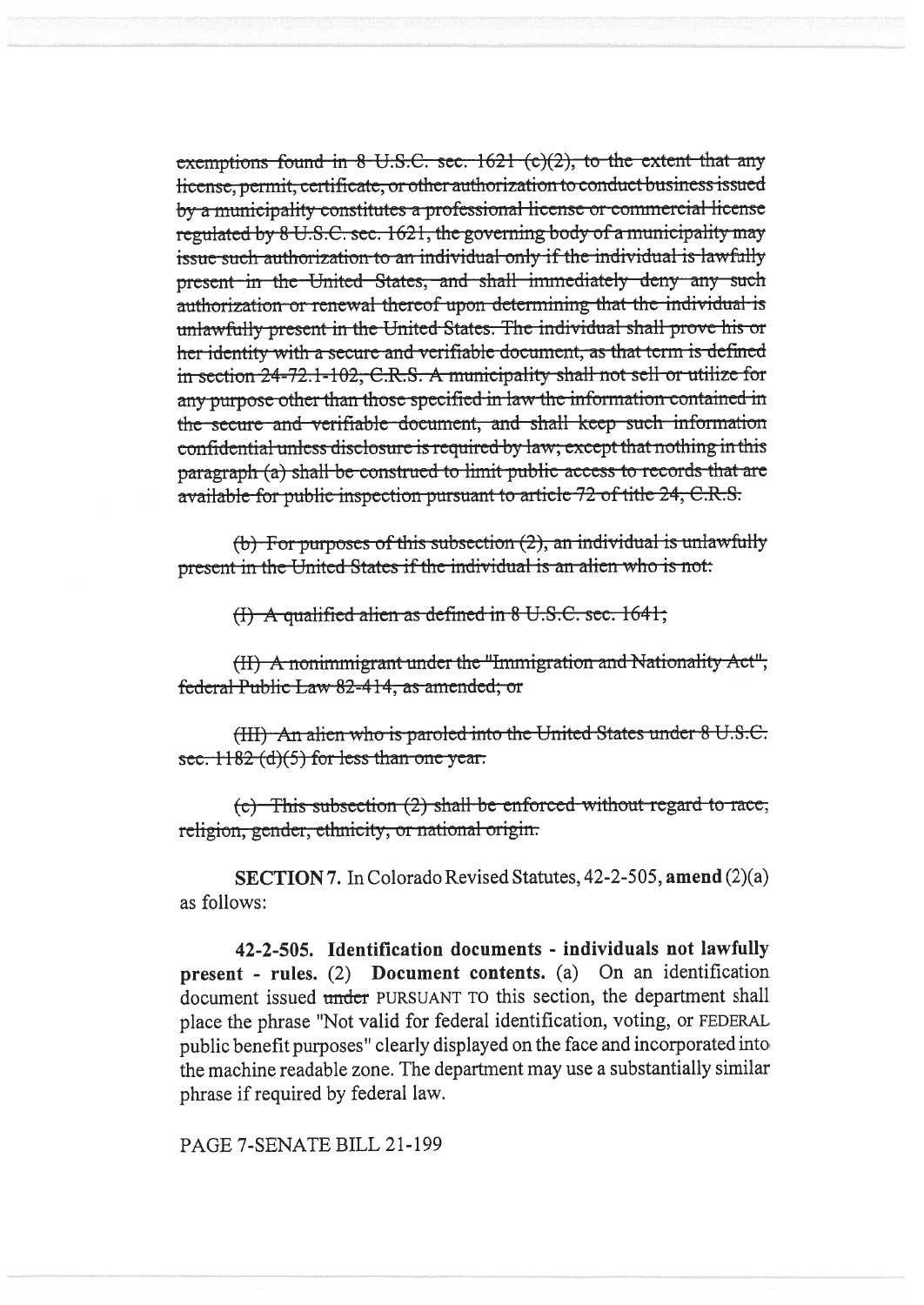SECTION 8. In Colorado Revised Statutes, repeal article 17.5 of title 8.

SECTION 9. In Colorado Revised Statutes, 8-72-110, amend (3) as follows:

8-72-110. Reciprocal interstate agreements - rules. (3) (a) The division is authorized to enter into arrangements with the appropriate agencies of other states or the federal government whereby individuals performing services in this and other states for employing units under circumstances not specifically provided for in sections 8-70-126 to 8-70-140.7 or under similar provisions in the unemployment compensation laws of such other states shall be ARE deemed to be engaged in employment performed entirely within this state or within one of such other states and whereby potential rights and benefits accumulated under the unemployment compensation laws of several states or under such a law of the federal government, or both, may constitute the basis for the payment of benefits through a single appropriate agency under terms that the department finds will be fair and reasonable as to all affected interests and will not result in any substantial loss to the fund. An individual applying for unemployment insurance benefits through an interstate agreement authorized by this section who is not a Colorado resident and is unable to produce a Colorado driver's license or Colorado identification card shall produce one of the other documents required by section  $24-76.5-103$  (4)(a), C,R,S, or LISTED IN SUBSECTION (3)(b) OF THIS SECTION, a valid driver's license or state identification card issued in another state, or, in the case of individuals residing in Canada, a valid Canadian identification card or valid Canadian driver's license, and execute an affidavit as described in section 24-76.5-103  $(4)(b)$ , C.R.S., stating that he or she THE INDIVIDUAL is a United States citizen, a legal permanent resident, or otherwise lawfully present in the United States pursuant to federal law.

(b) THE FOLLOWING DOCUMENTS SHALL SATISFY THE PRODUCTION REQUIREMENT DESCRIBED IN SUBSECTION (3)(a) OF THIS SECTION:

(I) A UNITED STATES MILITARY CARD OR A MILITARY DEPENDENT'S IDENTIFICATION CARD;

(II) A UNITED STATES COAST GUARD MERCHANT MARINER CARD;

PAGE 8-SENATE BILL 21-199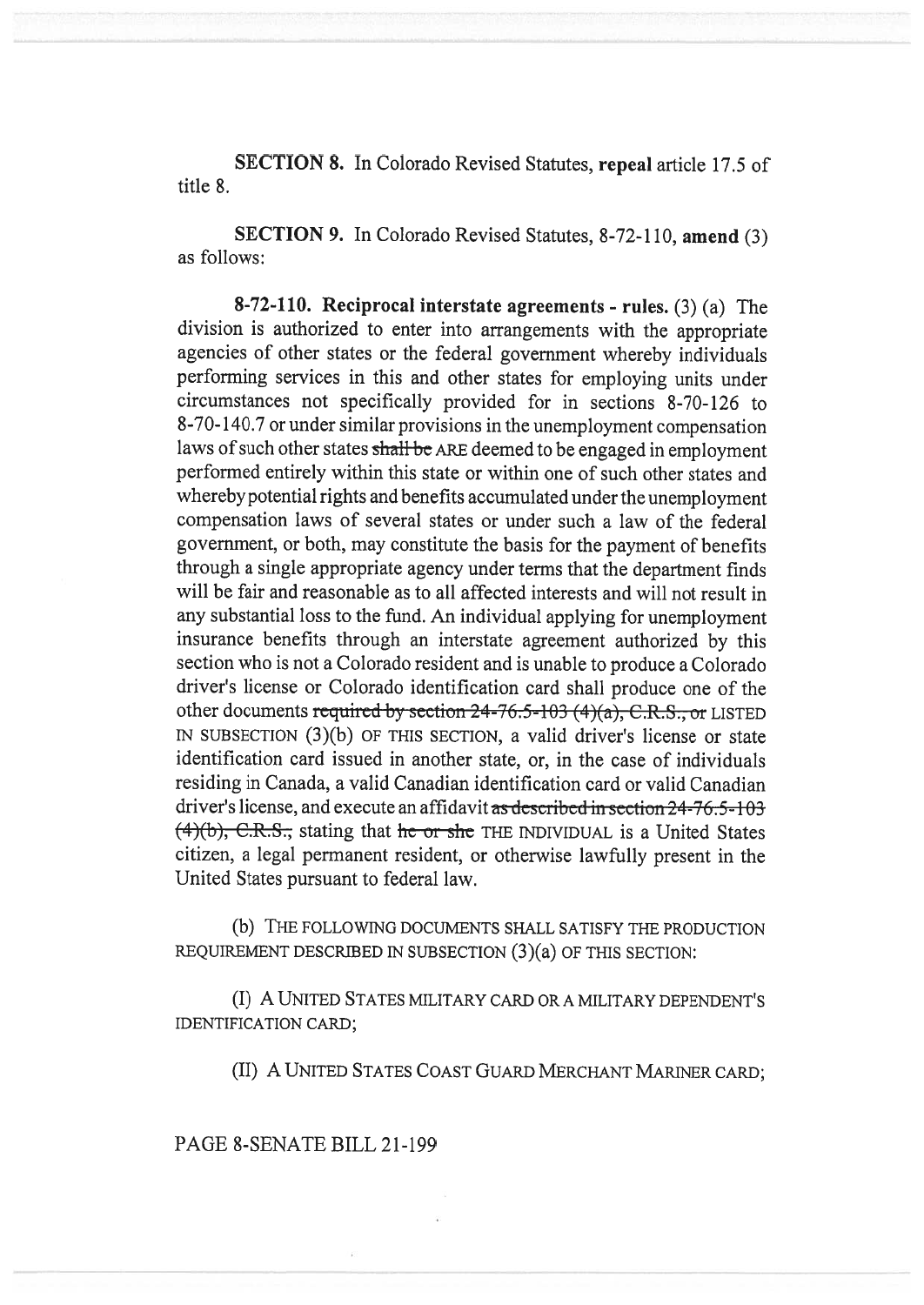(III) A NATIVE AMERICAN TRIBAL DOCUMENT; OR

(IV) ANY OTHER DOCUMENT VERIFYING THE INDIVIDUAL'S IDENTITY, AS DETERMINED BY THE DIVISION.

SECTION 10. In Colorado Revised Statutes, 24-21-521, amend (4) as follows:

24-21-521. Commission as notary public - qualifications - no immunity or benefit - rules. (4) The secretary of state shall verify the lawful presence in the United States of each applicant through the verification process outlined in section 24-76.5-103 (4). BY:

(a) ACCEPTING ONE OF THE FOLLOWING DOCUMENTS FROM THE APPLICANT:

(I) A UNITED STATES MILITARY CARD OR A MILITARY DEPENDENT'S IDENTIFICATION CARD;

(II) A UNITED STATES COAST GUARD MERCHANT MARINER CARD;

(III) A NATIVE AMERICAN TRIBAL DOCUMENT;

(IV) A VALID COLORADO DRIVER'S LICENSE OR A COLORADO IDENTIFICATION CARD ISSUED PURSUANT TO ARTICLE 2 OF TITLE 42, UNLESS THE APPLICANT HOLDS A LICENSE OR CARD ISSUED PURSUANT TO PART 5 OF ARTICLE 2 OF TITLE 42;

(V) A VALID DRIVER'S LICENSE OR IDENTIFICATION CARD ISSUED BY ANOTHER STATE, THE DISTRICT OF COLUMBIA, PUERTO RICO, THE UNITED STATES VIRGIN ISLANDS, OR ANY TERRITORY OR INSULAR POSSESSION SUBJECT TO THE JURISDICTION OF THE UNITED STATES THAT IS COMPLIANT WITH THE FEDERAL "REAL ID ACT", AS AMENDED;

(VI) A VALID UNITED STATES PASSPORT;

(VII) A VALID UNITED STATES PERMANENT RESIDENT CARD; OR

(VIII) ANY OTHER VALID TYPE OF IDENTIFICATION THAT REQUIRES PROOF OF LAWFUL PRESENCE IN THE UNITED STATES TO OBTAIN; AND

PAGE 9-SENATE BILL 21-199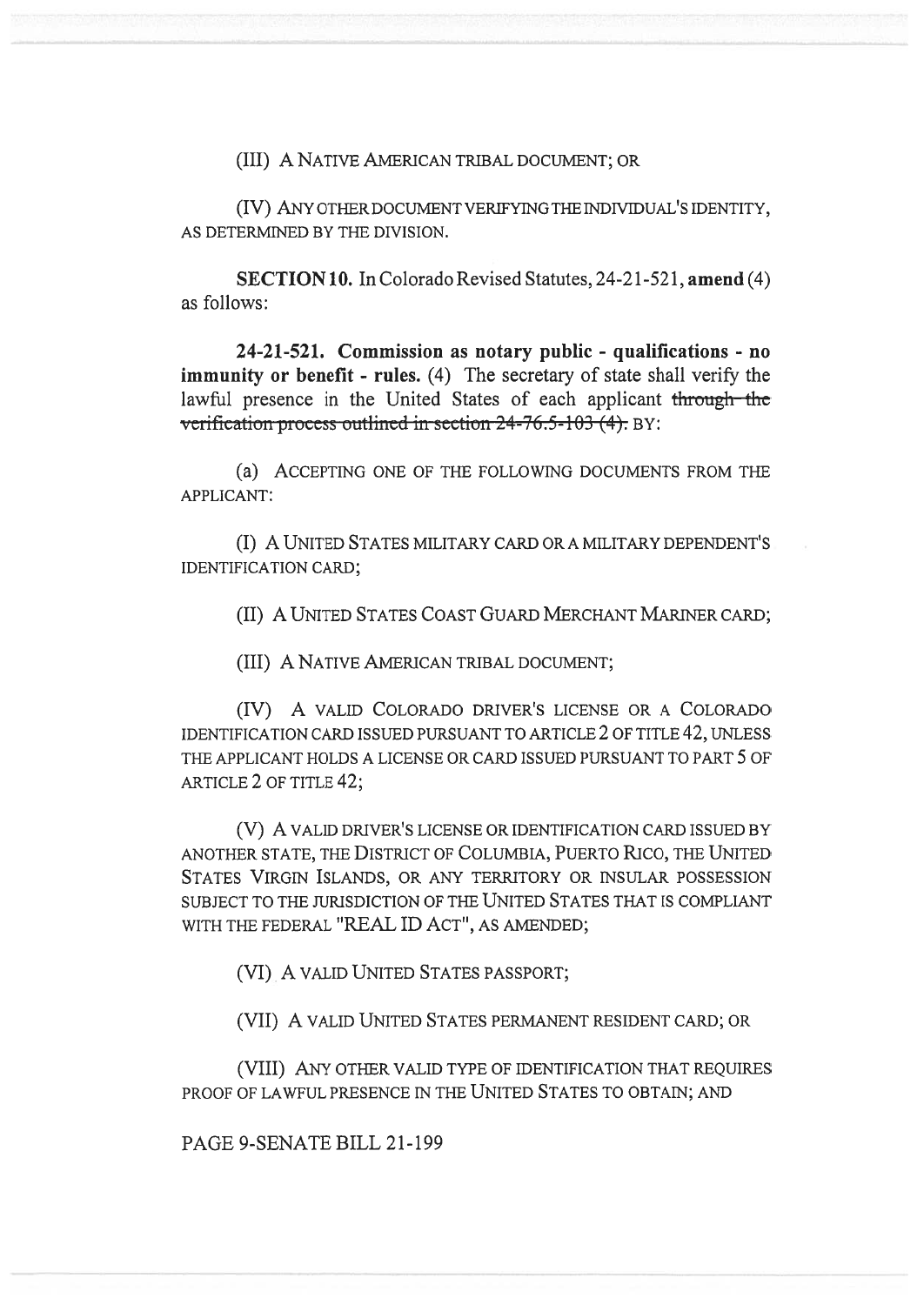(b) EXECUTING AN AFFIDAVIT STATING THAT THE APPLICANT IS:

(I) A UNITED STATES CITIZEN OR LEGAL PERMANENT RESIDENT; OR

(II) OTHERWISE LAWFULLY PRESENT IN THE UNITED STATES PURSUANT TO FEDERAL LAW.

SECTION 11. Appropriation. (1) For the 2021-22 state fiscal year, \$178,627 is appropriated to the department of human services. This appropriation consists of \$47,768 from the general fund and \$130,859 from federal child care development funds. To implement this act, the department may use this appropriation as follows:

(a) \$72,377, which consists of \$19,355 from the general fund and \$53,022 from federal child care development funds, for use by the office of information technology services for Colorado trails; and

(b) \$106,250, which consists of \$28,413 from the general fund and \$77,837 from federal child care development funds, for use by the office of early childhood for child care licensing and administration.

(2) For the 2021-22 state fiscal year, \$83,881 is appropriated to the department of revenue for use by the taxation business group. This appropriation is from the general fund. To implement this act, the taxation business group may use this appropriation for tax administration IT system (GenTax) support.

SECTION 12. Effective date. This act takes effect on July 1, 2022; except that section 1 takes effect upon passage.

## PAGE 10-SENATE BILL 21-199